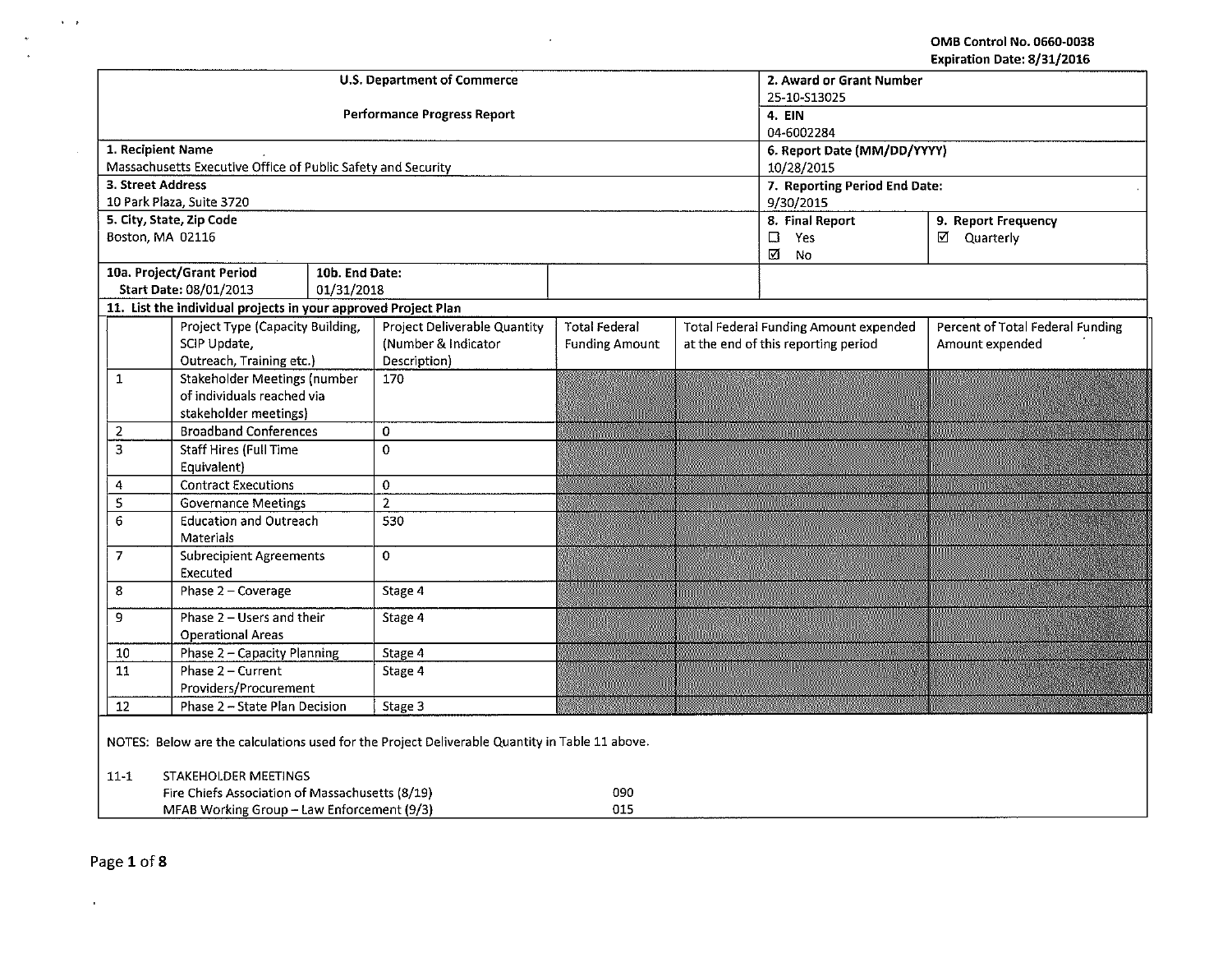|        | MFAB Working Group - Fire Services (9/3)                            | 015                                              |
|--------|---------------------------------------------------------------------|--------------------------------------------------|
|        | <b>Recurring Stakeholder Meetings</b>                               | 050                                              |
|        |                                                                     | 170 stakeholder meeting participants             |
| $11-2$ | <b>BROADBAND CONFERENCES</b>                                        |                                                  |
|        | None                                                                | 000                                              |
|        |                                                                     |                                                  |
|        |                                                                     | 000 governance meetings                          |
| $11-5$ | <b>GOVERNANCE MEETINGS</b>                                          |                                                  |
|        | SLIGP Phase 2 Planning Meeting (7/9)                                | 001                                              |
|        | SPOC Final Walk-through of Data Collection Materials (9/22)         | 001                                              |
|        | <u>⊐프로프프폰스프로프트폰프폰프로</u> 富富富富富富富三三三三三二二二二二二二二                        | 002 governance meetings                          |
| $11-6$ | EDUCATION AND OUTREACH MATERIALS                                    |                                                  |
|        | Mass.gov/psbo web site visits (estimated based on 1,480 page views) | 350                                              |
|        | FirstNet by the Numbers Handouts                                    | 090                                              |
|        | <b>FirstNet and Fire Services Handouts</b>                          | 090                                              |
|        |                                                                     | 530 education and outreach materials distributed |

lla. Describe your progress meeting each major activity/milestone approved in the Baseline Report for this project; any challenges or obstacles encountered and mitigation strategies you have employed; planned major activities for the next quarter; and any additional project milestones or information.

PSBO Activities: During this quarter, the Commonwealth Public Safety Broadband Office (PSBO) continued to manage the day to day activities of the SUGP grant. Recurring PSBO activities include communications with stakeholders and first responders, planning and implementing SLIGP activities, managing content on the PSBO web site, participating in related meetings and councils, and grant reporting. The Massachusetts SPOC and Project Director also continued to participate on FirstNet organized webinars for SPOC and PSAC members and on Region 1 Conference Calls.

Website Updates: The PSBO continued to update the mass.gov/psbo web site with 9 news and update articles from sources like FirstNet, NTIA, NVFC, and NIST. The web site also provides up to date links to Federal partners, broadband resources, calendar of events, frequently asked questions, and other content relevant to the implementation of the NPSBN. New content was added to provide an overview of FirstNet activities in Massachusetts. The web site is part of the PSBO's overall outreach strategy for reaching and continuing to communicate with stakeholders throughout the Commonwealth. There was a conservative estimate of 350 visits to mass.gov/psbo (based on a Google Analytics report of 1,480 total page views during the quarter). The web site is accessible at http://mass.gov/psbo.

Contact Lists: The PSBO continued to maintain a comprehensive contact list, including chiefs of police, chiefs of fire, emergency managers, EMS directors, chiefs of public and private college and university police, county Sheriffs, PSAP supervisors, and interested parties requesting to be included in PSBO communications lists. This updated contact information has been used for outreach and survey response invitations as part of the SLIGP Phase 2 Data Collection activities.

Broadband Conferences: The PSBO did not participate in any broadband conference during this quarter.

Page 2 of 8

 $\sim$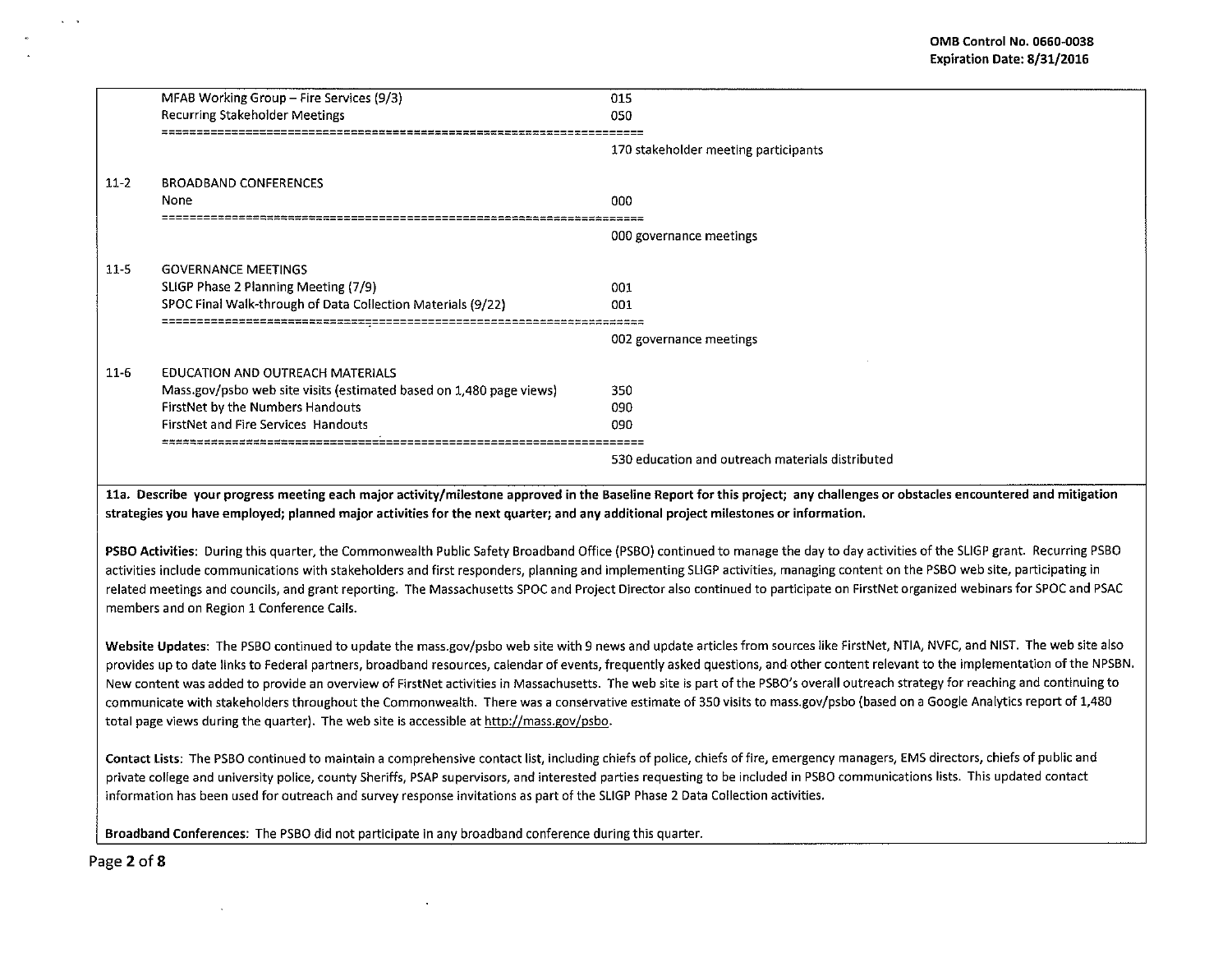Phase 2 Data Collection: During this quarter, PSBO continued activities to meet the Phase 2 Data Collection needs specified by FirstNet on March 23, 2015. This was the primary activity of the PSBO during this reporting quarter. All requested data collection was submitted to FirstNet on time. Key data collection and preparation activities during this quarter included:

- Implementing and Managing the Phase 2 Survey Tool. Building off of the user survey conducted last winter by the PSBO and used in preparation for the FirstNet Initial Consultation, a new online survey was designed and launched that covered the following:
	- o Public Safety Entity (PSE) Demographics
	- o Organizational Leadership and Point of Contact
	- o Areas of Operation
	- o Wireless Data Usage
	- o Personally Owned Devices
	- o Use of Data Services and Applications
	- o Current Service Providers and Procurement Options
	- o Service Plans (Primary Provider)
	- o Barriers to Wireless Data Usage

In addition, this survey collected information about the respondents operating areas and important coverage objectives within the respondent's jurisdiction. The PSBO mapped and prepopulated information already known about each PSE in the survey tool and distributed login credentials to each agency. By the end of September, there were 372 completed survey responses across a range of public safety entities (public, private, and nonprofit) in the Commonwealth.

- Creating a Massachusetts Coverage Objectives Map. To supplement the coverage objectives map prepared by FirstNet and distributed to the PSBO this summer, the PSBO created a comprehensive Coverage Objectives Map that includes items that extended the FirstNet baseline map. These include bike and hiking trails, harbors and terminals, ferry routes, event locations, and critical facilities and structures. layered onto this Massachusetts Coverage Objectives Map are the shaded grids from the FirstNet Baseline Coverage Objectives Map.
- Analyzing Wireless Data Usage Information. The PSBO worked with a prominent wireless data provider in the Commonwealth to obtain daily wireless data usage information for public safety entities (police and fire) to respond to FirstNet's data usage requests. The results of this information request were analyzed and included in the Commonwealth's Phase 2 data submission.
- Creating a Phased Deployment Plan: The PSBO created a five phase deployment approach for the rollout of FirstNet in Massachusetts. In Phase 1, Band 14 coverage would begin with the major urban areas in all five of the Commonwealth's homeland security regions and the connecting interstates and major routes. Phases 2 and 3 would build on this coverage with additional major roads, critical infrastructure sites, and other population centers. The final two phases of implementation would extend Band 14 coverage to populations, buildings, and operational areas throughout all of the Commonwealth's homeland security regions.
- Analyzing Wireless 911 Data: Working with the State 911 Department, the PSBO aggregated, mapped, and analyzed wireless 911 calls in the Commonwealth throughout 2014. This call analysis helped provide insight into calls for service locations and volumes. The PSBO used this ArcGIS map of 911 call locations to confirm and to suggest changes to the FirstNet Baseline Coverage Objectives Map.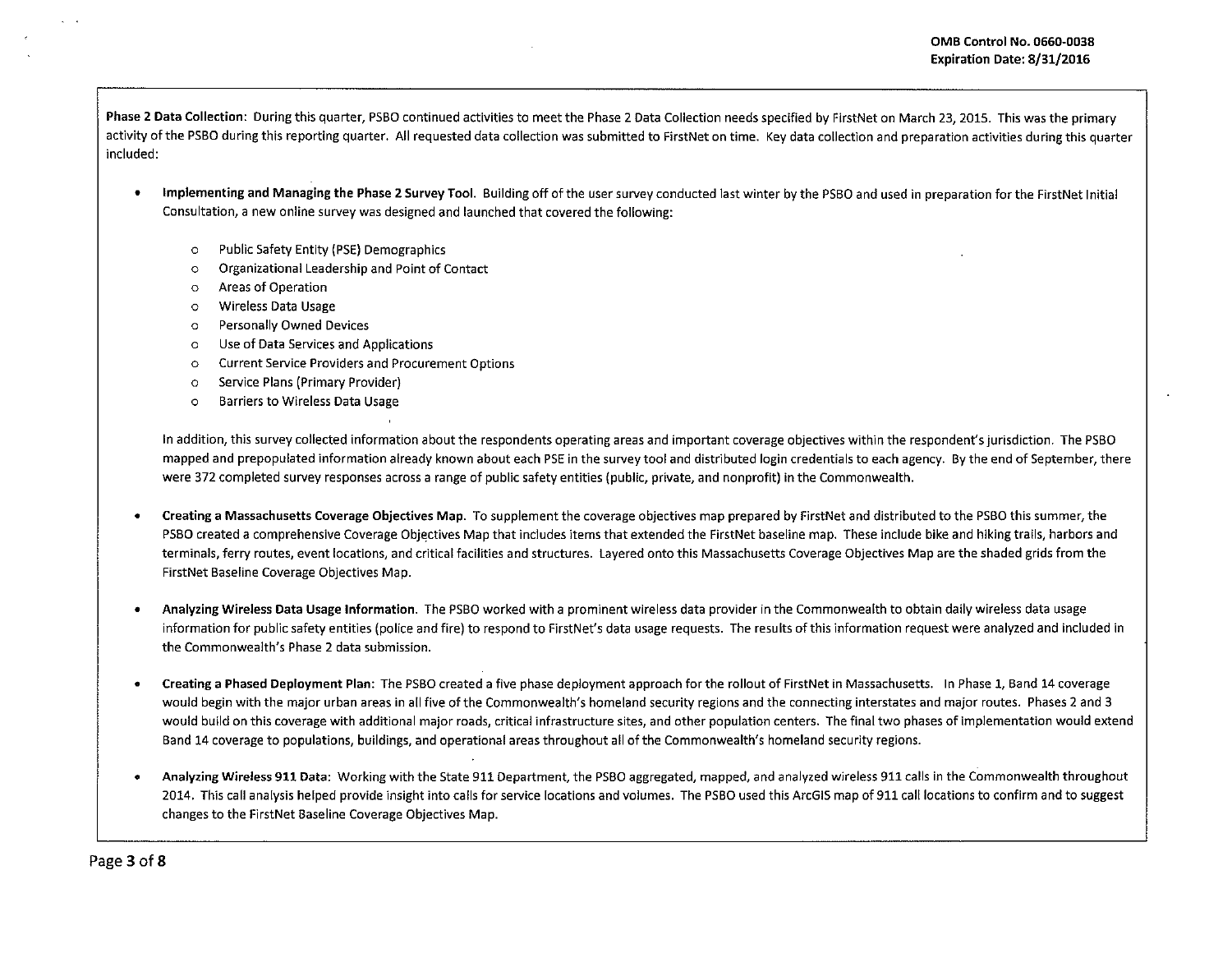- Documenting and Submitting Phase 2 Data. Following the design, collection, analysis, and documentation of the data requested for Phase 2, the PSBO published and submitted the following documents to FirstNet by the due date of September 30:
	- o lA Coverage Objectives: This document provides a table of contents or legend to the Massachusetts coverage objectives model, which is maintain in ESRI's ArcMap. There are 73 data sets in this coverage objectives map.
	- o lB Phased Deployment: This document includes a five phase proposed incremental deployment plan for Massachusetts. Each phase includes a listing of the categories of coverage objectives to be met and a map that depicts the location of included coverage objectives within each incremental deployment phase.
	- o 2A PSE Information: This document summarizes and analyzes the 372 completed responses to the Massachusetts FirstNet Planning Survey. Completed responses were received from PSEs from all five homeland security regions, thirteen of the fourteen counties, and 252 of the 351 cities and towns in Massachusetts.
	- o 28 Devices: This document summarizes and analyzes survey responses concerning the quantity of mobile data devices used, personal use policies, and compensation for use of personal devices.
	- o 2C Users and Devices Summary: This document summarizes the total public safety agencies, personnel, and devices surveyed and estimated statewide in the Commonwealth.
	- o 20-1 Operational Areas: This document summarizes the operational areas of the 1,014 public safety agencies and its personnel and volunteers. PSEs were grouped into data layers mapped to geographic areas at either the local, county, or statewide levels.
	- o 2D-II Calls for Service: This document includes analysis of the locations of the 2,238,952 911 wireless 911 calls received by Commonwealth Public Safety Answering Points (PSAPs) in calendar year 2014. The analysis of 911 call volume suggests increasing the FirstNet Coverage Objective Baseline in certain areas from low to medium and from medium to high in other areas.
	- o 3A Applications: This document summarizes and analyzes survey responses concerning public safety application usage on mobile broadband.
	- o 38 Data Usage: This document provides analysis of wireless data devices provided by a prominent wireless carrier operating in the Commonwealth of Massachusetts. It also provides analysis of the volume and nature of CJIS transactions from January to August 2015.
	- o 4A Current Providers: This document analyzes responses to survey questions about current mobile data providers, procurement options, relationships with current carrier, and average pricing per device.
	- o 48 Barriers: This document analyzes responses to survey questions about barriers to expanded use of mobile data.

Along with these documents, the PSBO submitted the raw data from its survey, a master listing of PSEs in the Commonwealth, spreadsheets of wireless data usage, and the ArcGIS maps for coverage objectives, wireless 911 calls, and phased deployments.

Working Groups: The PSBO convened two working groups (law enforcement and fire services) to review Phase 2 data collection information and approach and to review FirstNet's Baseline Coverage Objectives maps. These working groups met at MEMA in early September and reviewed initial survey findings, identified areas of potential issue with the FirstNet Baseline Coverage Objectives maps, and put forth ideas to help structure the review and use of wireless 911 data as a supplement to the FirstNet proposed coverage objectives.

Expanded Use of Social Media: During this quarter, the PSBO continued discussions with the Commonwealth's IT organization (MassIT) to discuss opportunities for expanded use of social media. The PSBO requested the creation of a blog for the PSBO and the creation of a PSBO master LISTSERV for email newsletters. These both are in process.

Regional Cooperation: In addition to participation on Region 1 planning calls, the PSBO team participated on calls with other Region 1 states to discuss challenges and approaches to Phase 2 data collection.

Participation in Recurring Stakeholder Meetings: PSBO staff continue to participate in recurring meetings of the Greater Boston Police Council, the Statewide Interoperability

Page 4 of 8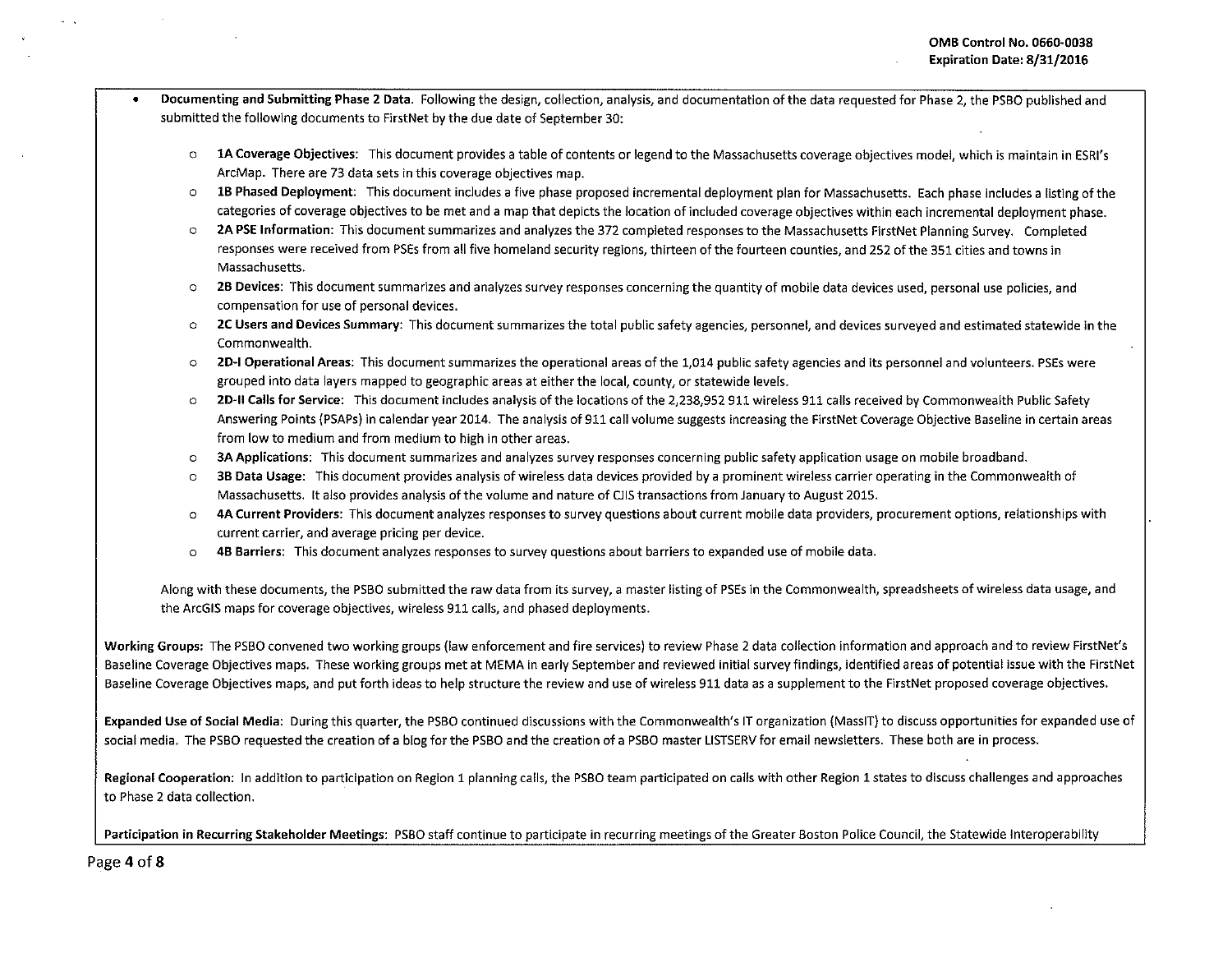Executive Committee, the State 911 Commission, the Barnstable County 700 Mhz Subcommittee, OpenCape (a state STOP recipient), Massachusetts Broadband Institute (MBI) (a state BTOP recipient), and the UASI region network group (PSNet). This participation includes short updates and fielding NPSBN questions from stakeholders. These meetings included approximately SO NPSBN stakeholders in total.

Governance: Periodic planning meetings were conducted involving the Massachusetts SPOC, the Project Director, and members of the PSBO. Governance meetings during this period were led by the Commonwealth SPOC and focused on defining the approach and reviewing content for the Phase 2 Data Collection activities.

Tribal Outreach: The Project Director has also periodically reached out to Robert Hendricks, representative of the Mashpee Wampanoag Tribe, and Brett Stearns, representative of the Wampanoag of Gay Head Tribe, to keep them up to date with FirstNet developments. Both tribes were invited to participate in the Massachusetts FirstNet Planning Survey and are included in materials submitted to FirstNet for the Phase 2 Data Collection. On September 18, the Mashpee Wampanoag tribe's application for Land-into-Trust was approved by the US Department of Interior.

11b. If the project team anticipates requesting any changes to the approved Baseline Report in the next quarter, describe those below. Note that any substantive changes to the Baseline Report must be approved by the Department of Commerce before implementation.

This PPR reflects the reviewed, NTIA-approved SLIGP budget for the Commonwealth of MaSsachusetts. No additional changes are anticipated.

llc. Provide any other information that would be useful to NTIA as it assesses this project's progress.

The project met FirstNet's target for providing Phase 2 information as requested by September 30, 2015.

lld. Describe any success stories or best practices you have identified. Please be as specific as possible.

As shared with the NTIA team during the September 2014 NTIA SUGP site visit, the PSBO has identified the following best practices, success stories, or lessons learned in regard to SUGP-funded activities:

- 1. FirstNet Involvement in regional outreach meetings
- 2. Participation in existing recurring stakeholder meetings
- 3. Conducting outreach on a regional basis
- 4. Participation preferences for morning sessions (going forward)
- 5. Combating misconceptions about FirstNet
- 6. Addressing up-front the impact on T-Band (BAPERN)
- 7. Maintaining a comprehensive contact list
- 8. Multiple notification approach and lead time needed to improve attendance
- 9. Personalizing emails improves response
- 10. Decision to identify the Massachusetts First Net Advisory Board {MFAB) as a critical component of FirstNet governance in Massachusetts
- 11. Phone calls to confirm participation on MFAB
- 12. Levering high level relationships with key stakeholders
- 13. Having credibility on sources of outreach (we've been there before)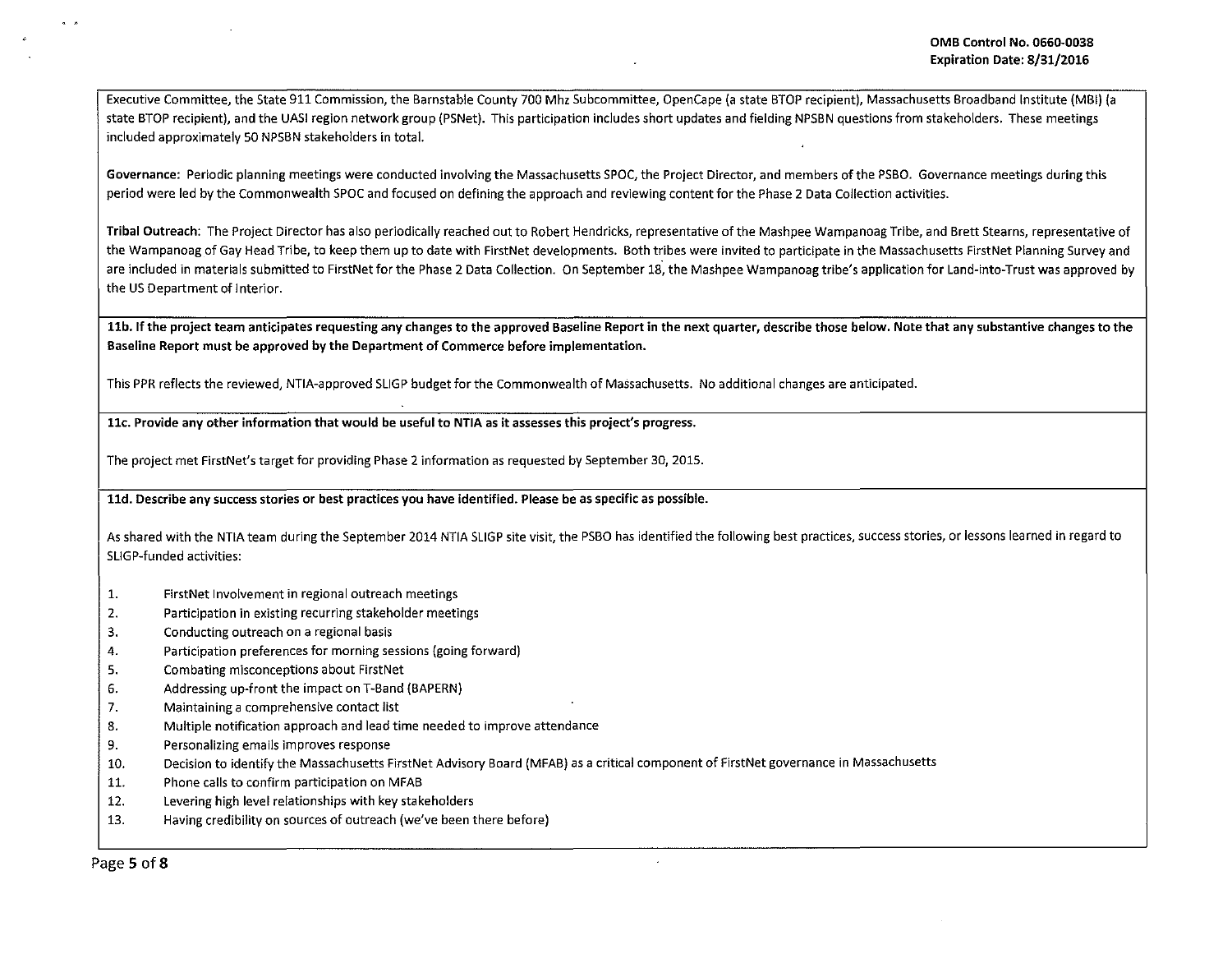$\mathbf{r}$ 

12. Personnel

 $\sim$   $\sim$   $_{\odot}$ 

 $\omega$ 

12a. If the project is not fully staffed, describe how any lack of staffing may impact the project's time line and when the project will be fully staffed.

Contracts have been executed for the core project staff. Additional contracts will be executed for data collection coordination, SCIP plan updating, legal review, and Phase 2 consulting when needed by the project.

## 12b. Staffing Table

| <b>Job Title</b>                                    | FTE % | Project(s) Assigned                                                                                                | Change                                                   |
|-----------------------------------------------------|-------|--------------------------------------------------------------------------------------------------------------------|----------------------------------------------------------|
| Undersecretary of EOPSS                             | 20%   | SLIGP executive oversight                                                                                          | No change.                                               |
| Deputy Director State 911 Department                | 10%   | Stakeholder liaison for emergency dispatch                                                                         | Position vacant and not<br>billed as match this quarter. |
| State Police Radio Engineer                         | 10%   | Statewide radio area network subject matter expert; needs analysis                                                 | No change.                                               |
| Acting Commissioner of DCJIS                        | 10%   | Stakeholder liaison for criminal justice; subject matter expert for criminal justice needs                         | No change.                                               |
| <b>EOPSS Special Projects, Project Manager</b>      | 10%   | Setup of PSBO office logistics, coordination of EOPSS resources, managing SharePoint<br>resources                  | No change.                                               |
| Compliance and Data Coordinator (OGR)               | 15%   | Grant management, program reporting, site visits, data collection and program close out.                           | No change.                                               |
| Director HS Division (OGR)                          | 5%    | <b>Grant Administrative Management</b>                                                                             | No change.                                               |
| <b>Budget Director (OGR)</b>                        | 7%    | Grant set-up, Accounting and Reconciliation, Fiscal Monitoring, Financial Reporting and<br><b>Fiscal Close Out</b> | No change.                                               |
| <b>Fiscal Management and Audit Support</b>          | 5%    | <b>Fiscal Management and Audit Support</b>                                                                         | No change.                                               |
|                                                     |       |                                                                                                                    |                                                          |
| 13. Subcontracts (Vendors and/or Subrecipients) N/A |       |                                                                                                                    |                                                          |

13a. Subcontracts Table - Include all subcontractors. The totals from this table must equal the "Subcontracts Total" in Question 14f.

| Name                                     | Subcontract Purpose                                                       | <b>Type</b><br>(Vendor/Subrec.) | RFP/RFQ<br>Issued<br>(Y/N) | Contract<br>Execute<br>d(Y/N) | <b>Start Date</b> | End Date  | <b>Total Federal</b><br><b>Funds</b><br>Allocated | Total Matching<br><b>Funds Allocated</b> | Project and % Assigned |
|------------------------------------------|---------------------------------------------------------------------------|---------------------------------|----------------------------|-------------------------------|-------------------|-----------|---------------------------------------------------|------------------------------------------|------------------------|
| <b>McInnis</b><br>Consulting<br>Services | Project Director Staff<br>Augmentation                                    | Vendor                          | $N/A$ *                    | v                             | 10/1/13           | 1/31/2018 | \$375,480                                         |                                          |                        |
| The<br>Innovations<br>Group, Inc.        | <b>Broadband Subject</b><br>Matter Expert Staff<br>Augmentation           | Vendor                          | $N/A$ <sup>*</sup>         | $\mathbf{v}$                  | 10/1/13           | 1/31/2018 | \$439,298                                         | \$280,702                                |                        |
| SWBailey<br>Consulting LLC               | Project Manager Staff<br>Augmentation                                     | Vendor                          | $N/A$ *                    | v                             | 11/18/13          | 1/31/2018 | \$450,000                                         |                                          |                        |
| SWBailey<br>Consulting LLC               | <b>Education and</b><br>Outreach Coordinator<br><b>Staff Augmentation</b> | Vendor                          | $N/A$ <sup>*</sup>         | v                             | 11/18/13          | 1/31/2018 | \$337,500                                         |                                          |                        |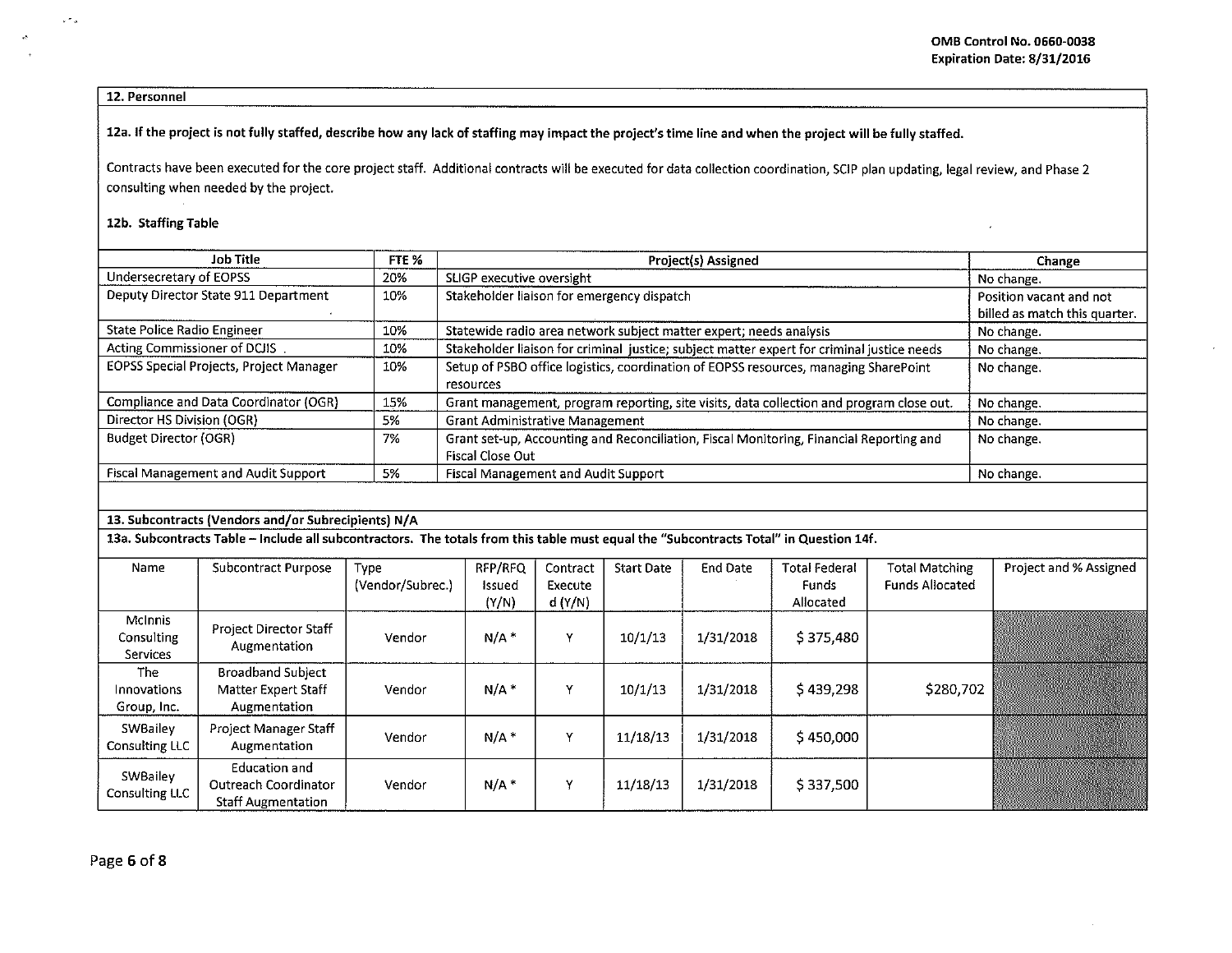| SWBailey<br><b>Consulting LLC</b> | Data Collection<br>Coordinator Staff<br>Augmentation      | Vendor | $N/A$ <sup>*</sup> | v  | 11/18/13   | 1/31/2018  | 50,000    |  |
|-----------------------------------|-----------------------------------------------------------|--------|--------------------|----|------------|------------|-----------|--|
| <b>TBD</b>                        | Legal and Policy<br><b>Services</b>                       | Vendor | Ν                  |    | <b>TBD</b> | <b>TBD</b> | \$132,665 |  |
| SWBailey<br>Consulting LLC        | Project and<br><b>Collaboration Web</b><br>Site and Admin | Vendor | $N/A$ *            | 54 | 11/18/13   | 1/31/2018  | 72,000    |  |

NOTE 1: Subcontracts awarded through existing Commonwealth statewide staffing contracts.

NOTE 2: Four subcontracts executed with SWBailey Consulting LLC through a consolidated scope of work for project management, education and outreach, data collection, and project and collaboration web site and administration.

NOTE 3 The Innovations Group, Inc. subcontract has been moved from Federal funding to State match.

NOTE 4: Several contract durations and funds allocated have been amended with the NTIA approval of the Massachusetts' rebudget for Phase 2. Several items, no longer in the budget, have been removed.

13b. Describe any challenges encountered with vendors and/or subrecipients.

None.

 $\omega \rightarrow \omega$ 

## 14. Budget Worksheet

Columns 2, 3 and 4 must match your current project budget for the entire award, which is the SF-424A on file. Only list matching funds that the Department of Commerce has already approved.

NOTE: The budget columns 2-4 below have been updated to reflect the amended, Phase 2 budget approved by NTIA on July 27, 2015.

| Project Budget Element (1)   | Federal Funds  | <b>Approved Matching</b> | Total Budget (4) | Federal Funds Expended (5) | Approved Matching  | Total Funds Expended (7) |
|------------------------------|----------------|--------------------------|------------------|----------------------------|--------------------|--------------------------|
|                              | Awarded (2)    | Funds (3)                |                  |                            | Funds Expended (6) |                          |
| a. Personnel Salaries        | \$114,688.00   | \$253,029.00             | \$367,717.00     | \$49,423.70                | \$108,732.33       | \$158,156.03             |
| b. Personnel Fringe Benefits | \$34,537.00    | ╮.                       | \$34,537.00      | \$13,548.17                |                    | \$13,548.17              |
| c. Travel                    | \$33,400.00    |                          | \$33,400.00      | \$11,746.09                |                    | \$11,746.09              |
| d. Equipment                 |                |                          |                  |                            |                    |                          |
| e. Materials/Supplies        |                | \$6,799.00               | \$6,799.00       |                            | \$5,898.82         | \$5,898.82               |
| . Subcontracts Total         | \$1,856,943.00 | \$280,702.00             | \$2,137,645.00   | \$760,067.09               | \$54,062.50        | \$814,129.59             |
| g. Other                     | \$24,000.00    |                          | \$24,000.00      | \$12,263.23                |                    | \$12,263.23              |
| h. Indirect Charges          | \$98,552.00    |                          | \$98,552.00      | \$48,172.00                |                    | \$48,172.00              |
| . Total Costs                | \$2,162,120.00 | \$540,530.00             | \$2,702,650.00   | \$895,220.28               | \$168,693.65       | \$1,063,913.93           |
| i. % of Total                | 80%            | 20%                      | 100%             | 84%                        | 16%                | 100%                     |